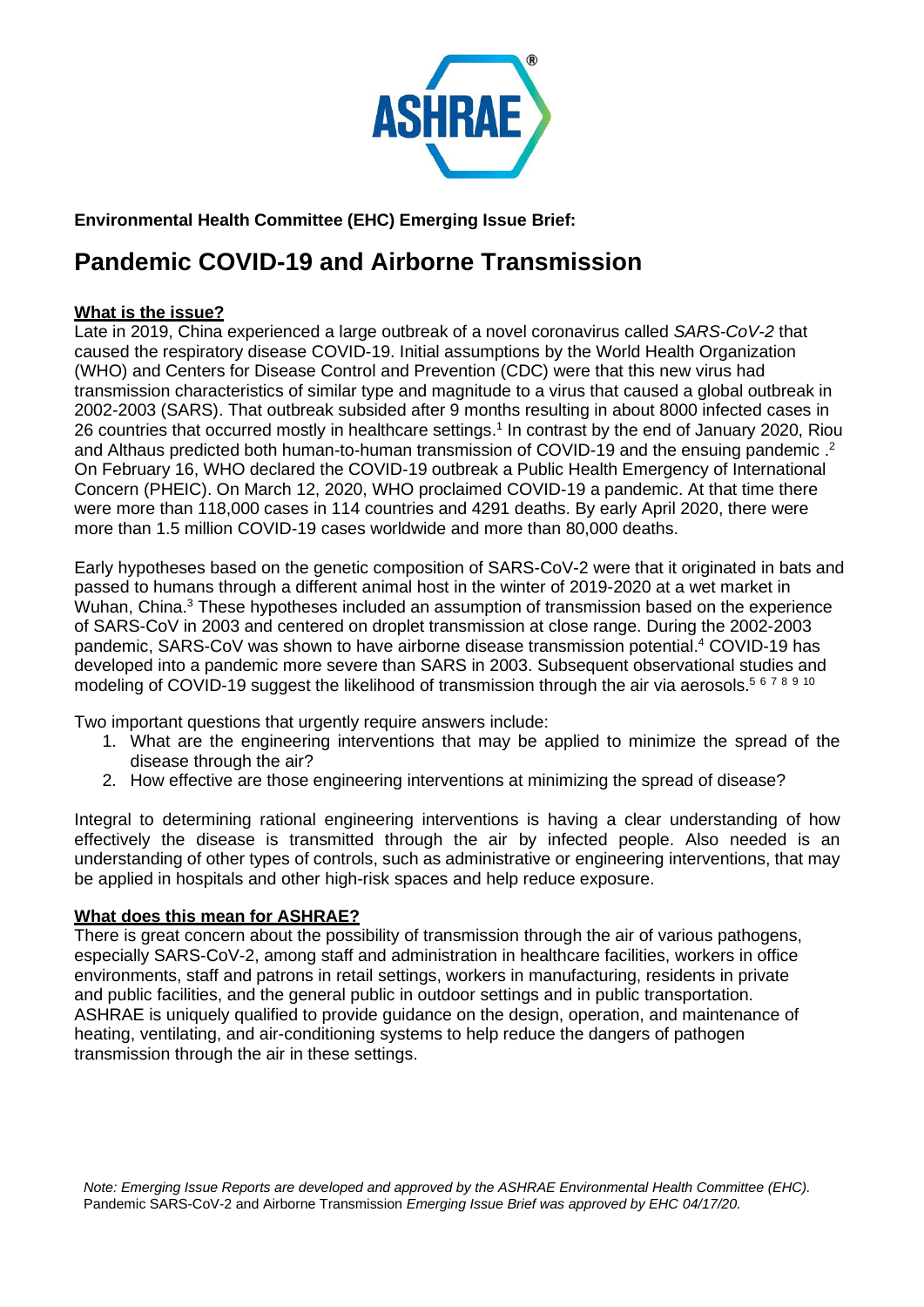### **What is the role of ASHRAE in this pandemic?**

ASHRAE, through its Environmental Health Committee, created the Epidemic Task Force, and has issued the following statements:

#### Statement on airborne transmission of SARS-CoV-2

**Transmission of SARS-CoV-2 through the air is sufficiently likely that airborne exposure to the virus should be controlled. Changes to building operations, including the operation of heating, ventilating, and air-conditioning systems, can reduce airborne exposures.**

#### Statement on operation of heating, ventilating, and air-conditioning systems to reduce SARS-CoV-2 transmission

**Ventilation and filtration provided by heating, ventilating, and air-conditioning systems can reduce the airborne concentration of SARS-CoV-2 and thus the risk of transmission through the air. Unconditioned spaces can cause thermal stress to people that may be directly life threatening and that may also lower resistance to infection. In general, disabling of heating, ventilating, and air-conditioning systems is not a recommended measure to reduce the transmission of the virus.**

In this critical time, ASHRAE is actively seeking solutions by using its internal and external resources to develop guidance that can be used now and by supporting research on building design for future mitigation of the transmission of pathogens through the air.

To that end, ASHRAE will

- recognize the devastating consequences of global pandemic viral or bacterial outbreaks and be proactive in developing engineering guidelines for minimizing the spread of these biological hazards in building systems;
- provide guidance on the use and operation of interventions that promote healthy air quality in spaces and facilities for institutional buildings, residences, healthcare facilities, workplaces, and public transportation;
- conduct training on these interventions that are not always understood in the context of building design, construction, and operations;
- take full advantage of the knowledge among its members to create evidence-based infection control practices during this pandemic and prior to future pandemics; and
- provide Society membership and the worldwide community a greater appreciation and understanding of the role played by heating, ventilating and air-conditioning to minimize the risk of infection from airborne transmission within the built environment.

Many of these are already underway at ASHRAE through its extensive technical and educational committee structure.

Further information on the ASHRAE response to the pandemic can be found at: <https://www.ashrae.org/technical-resources/resources>

Questions about the pandemic and about HVAC can be addressed to: COVID-19@ashrae.org